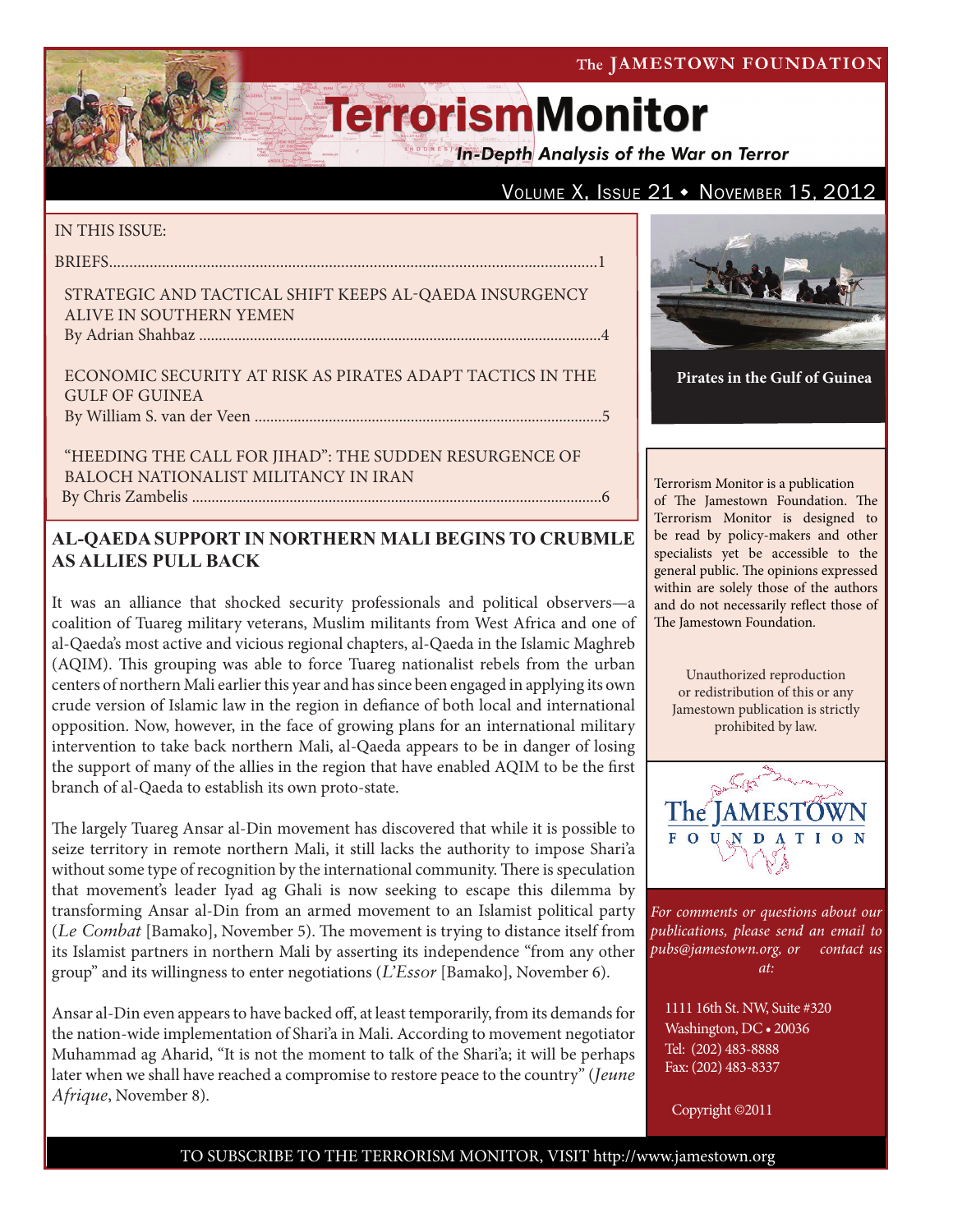The movement now has separate negotiating teams in the official peace talks in Ouagadougou and in unofficial but possibly more significant talks in Algiers, reportedly being attended by Ag Ghali himself (*Jeune Afrique*, November 4; *Le Républicain* [Bamako], November 7; al-Hayat, November 9).

The negotiating group in Ouagadougou has committed to a process of political dialogue with the transitional government in Bamako, as well as a cessation of hostilities and the free movement of people, goods and humanitarian assistance in northern Mali. Most importantly, the movement's negotiators say Ansar al-Din rejects all forms of extremism and terrorism (PANA Online [Dakar], November 8).

An Algerian source involved in the negotiations claimed that the Ansar al-Din delegation had issued a statement in which the movement declared it was not ideologically associated with al-Qaeda, with one member of the delegation claiming that accusations of terrorism leveled at the movement were designed to prevent the group's participation in dialogue (*al-Hayat*, November 9). The statement would seem to open the way to direct negotiation with transitional authorities in Bamako. However, the existence of the Ansar al-Din statement was immediately questioned by movement spokesman Sanda Ould Boumama, who insisted that if Ag Ghali had decided to distinguish the movement from AQIM, he "would normally have been in the know" (*Tout sur l'Algerie*, November 4). A day later, though, Boumama sounded more positive about the Algiers negotiations, telling an Algerian newspaper that "the solution will be reached through the gate of Algeria'' (*el-Khabar*, November 5).

Algeria's position on the crisis in northern Mali has gradually grown closer to the "double approach" favored by the Economic Community of West African States (ECOWAS); a process of dialogue that does not rule out the use of armed force. Diplomatic efforts are underway to persuade Algeria to contribute to the planned military intervention, at the very least in the context of giving authorization for flyovers and the use of the military airport at Tamanrasset. Even if Algeria chooses to opt out of the intervention, it will still need to increase its deployment of troops along the 1,200 mile border with Mali to prevent the infiltration of militants trying to escape the intervention (*L'Indépendant* [Bamako], November 5).

Burkinabe Foreign Minister Djibril Bassole says that he went to Kidal (the home province of ag Ghali in northern Mali) in August to advise the movement that "the atrocities that were being committed in their name were prejudicial to them and were likely to drown completely the demands of the Tuareg community and that it was high time they distanced themselves from them." Bassole went on to describe Burkina Faso's approach to the Tuareg role in the conflict:

We, as a neighboring country [to Mali] and member of the same regional community, do not want to declare war on a given community. We have Tuaregs in Burkina Faso, Niger has them, and Algeria also has them. There are Tuaregs almost everywhere, we do not want to give the impression that we are going to war against the Tuaregs. We want to wage war on scourges, on terrorism, and on organized crime. That is why we want to give a chance to the Tuareg movements to get a grip on themselves, to distance themselves from what has completely changed the nature of their demands—crime and terrorism (*Jeune Afrique,* November 10).

There are still questions regarding the sincerity of Ansar al-Din's renunciation of al-Qaeda and its commitment to participating in military efforts to drive the organization out of northern Mali. According to movement spokesman Muhammad ag Aharib, "AQIM is made up of Muslims like us. It is not part of our ethics to fight other Muslims" (*al-Watan* [Algiers], November 9). Anything short of such action, however, is unlikely to erase the suspicions of the authorities in Bamako.

Besides Ansar al-Din's wavering, AQIM may have lost the support of one of its senior commanders, Mokhtar Belmokhtar, who was notably overlooked for promotion in a recent shake-up of the AQIM leadership in the Sahel (see Terrorism Monitor Brief, November 1). Algerian security sources now claim that the Mali-based Belmokhtar is convinced AQIM leader Abd al-Malik Droukdel is after his head and is preparing to go to war against his former comrades. The dispute supposedly began once the AQIM leadership learned Belmokhtar was in regular contact by telephone with two former AQIM leaders, Hassan Hattab and Abd al-Haq Layada, who have passed on government assurances to Belmokhtar that he will not be handed over to an international court if he defects from the movement. Having lost the trust of the rest of AQIM, Belmokhtar is said to be in a perilous position that can only be remedied by turning himself in to Algerian authorities as soon as possible (*al-Quds al-Arabi*, October 22).

Elsewhere, al-Qaeda ideologue Abu Hafs al-Mauritani (a.k.a. Mahfouz Ould al-Walid) has announced his opposition to the means being used by Ansar al-Din and its allies to create an Islamic state in northern Mali, going so far as to offer himself as a mediator in negotiations (*L'Indicateur du Renouveau*  [Bamako], October 30).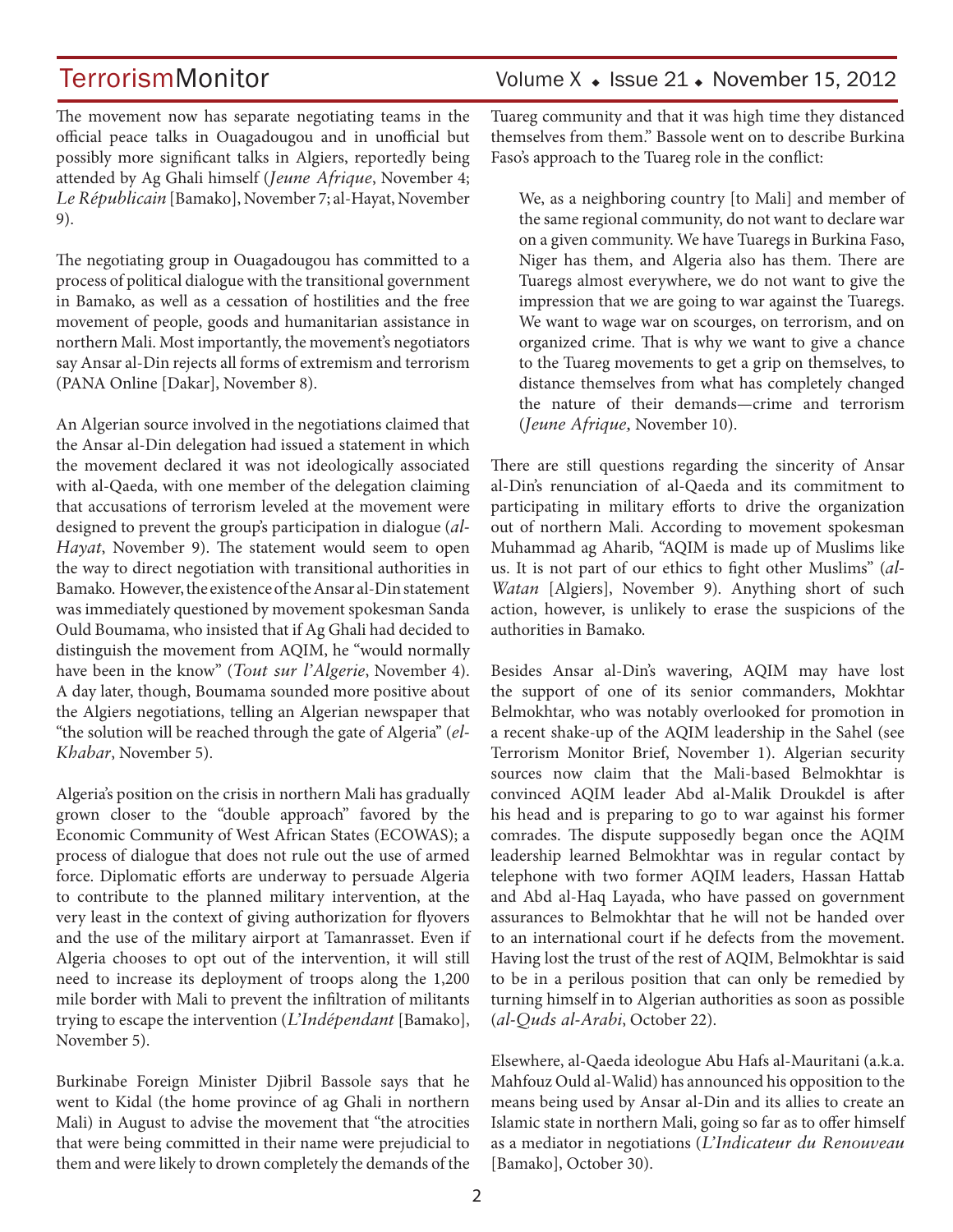Even the recently established Movement for Unity and Jihad in West Africa (MUJWA) is reported to be suffering desertions as preparations for an ECOWAS military intervention intensify. Members of terrorist groups like MUJWA or AQIM can expect little mercy from international African forces or Malian troops eager for retribution for the massacres of Malian troops at Aguelhoc and elsewhere in the early months of the year. The MUJWA commander in Gao, Abd al-Hakim, has warned that further desertions will not be tolerated: "Any element who tries to take flight will be executed, and any suspected elements will be gunned down... All those who have accepted recruitment will wage this war... We will wage this war together, whether we win or lose it" (*Le Combat* [Bamako], November 7).

## **SUDANESE ISLAMIST HASSAN AL-TURABI PREDICTS ISLAMIC GOVERNMENT WILL REPLACE MILITARY REGIME**

In a recent interview with a pan-Arab daily, Dr. Hassan Abdullah al-Turabi, the former leader of the Sudanese Ikhwan (Muslim Brotherhood) and the nation's leading Islamist, predicted the sudden and imminent collapse of Sudan's current military/Islamist regime and its replacement with an Islamist government:

My personal assessment is that [the regime in Khartoum] is going to collapse and fall. The country is torn up, there are threats of severing other parts of it, and there is no freedom. Suppression leads to explosion, and the economic crisis is exerting severe pressure on the people. This kind of tension in most cases brings in revolution. The situation of the regime is very bad; it is abject, hunted down, politically isolated, and criminally accused by the world; and internally it is as you can see. I expect it to collapse suddenly… I beseech God that the opposition is prepared, because if the regime collapses, we will move from an odious regime to chaos, and the situation will be worse than it is in Somalia, because of the lack of something that unites the Sudanese (al-Sharq al-Awsat, November 1).

Al-Turabi is the Sorbonne-educated pioneer of modern political Islam in Sudan and the former sponsor of Osama bin Laden's presence in that country in the 1990s. Today, he is the leader of the People's Congress Party (PCP), an Islamist faction that broke away from the ruling National Congress Party (NCP), headed by President Field Marshal Omar al-Bashir (wanted by the International Criminal Court) and effectively managed by al-Turabi's former Ikhwan deputy, Ali Osman Muhammad Taha.

One of Sudan's most controversial political figures, al-Turabi is disliked by many Sudanese for his central role in introducing Islamic law in Sudan in the early 1980s as Attorney General in the government of dictator General Ja'afar Nimieri. Turabi's Islamic legal code, the notorious "September Laws," were strongly criticized within Sudan for their emphasis on punishments such as amputations and crucifixions and their failure to address issues of social justice, the establishment of which is generally regarded as a necessary precursor to the implementation of harsh *huduud* punishments. Al-Turabi's push for nation-wide Shari'a is often cited as one of the main causes behind the Sudan's return to civil war in 1983, a conflict in which over two million Sudanese perished.

Al-Turabi also revealed his fear that he is the potential target of a Western assassination attempt. "The West hated Islam and hence it killed Bin Laden and it only has al-Turabi [left] now. They have hit me in Canada, but it was not yet my time of death" said al-Turabi, referring to a 1992 assault on the Islamist by a Sudanese karate champion in an Ottawa airport that left al-Turabi hospitalized for a month. Though his attacker claimed the assault was a spontaneous reaction to seeing the Islamist leader in the airport, al-Turabi now seems to have woven the attack into a larger Western conspiracy to eliminate him.

The Sudanese Islamic Movement split in 1999, leading to the existence of two wings, the ruling National Congress Party (NCP) and al-Turabi's Popular Congress Party (PCP). Since the split, al-Turabi has had a contentious relationship with the regime, leading to several terms of imprisonment, most notably in 2009, when al-Turabi supported the ICC indictment of President Omar al-Bashir on war crimes charges.

According to al-Turabi, the Sudanese opposition has "agreed that this regime is hopeless, and we have to work to remove it completely. Now, our priority is to overthrow the regime, and our methods are peaceful. We have learned a lesson from the military coups d'état, as whoever stages a coup d'état [finds] it is turned against him" (*al-Hayat*, October 19).

Elsewhere, al-Turabi has maintained that of Sudan's opposition groups, only the Islamists have the organization and grassroots support needed to take power in the aftermath of an impending popular revolution (al-Jazeera, October 14). Reflecting on the 1989 coup that brought Omar al-Bashir into power with the support of al-Turabi and the Ikhwan, the Islamist leader concedes that "with hindsight we have said: 'This was wrong, wrong;' change ought to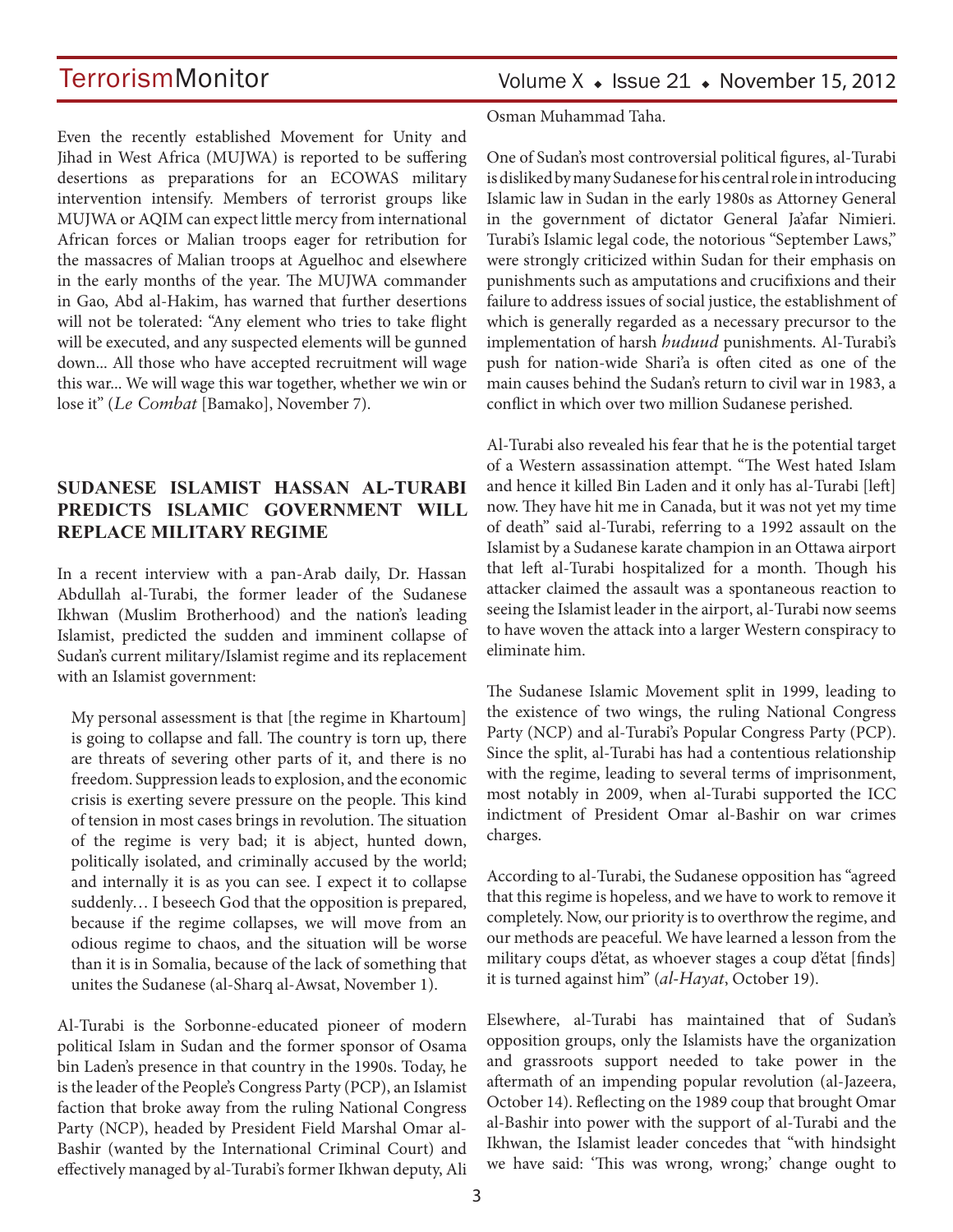have happened through a popular revolution." Al Turabi's enthusiasm for a popular revolution in Sudan is not shared by all the opposition elite; former prime minister and leader of the Umma Party Sadiq al-Mahdi has warned that such a revolution would lead to the breakup of what remains of the country (Sudan Tribune, October 15).

While al-Turabi foresees an Islamist takeover in Sudan, the ruling NCP is busy replacing Sudan's transitional 2005 constitution with one that would establish Sudan as an Islamic state, a change promised by al-Bashir in the event that the largely non-Muslim South Sudan voted for separation. The opposition has refused to partake in talks regarding the creation of an Islamic constitution until the NCP is replaced by a more representative transitional government, but the NCP has warned it "doesn't want any disagreement" over the issue (Sudan Tribune, October 31).

## **Strategic and Tactical Shift Keeps al-Qaeda Insurgency Alive in Southern Yemen**

### *Adrian Shahbaz*

Over the past months, a series of high-profile assassinations in Aden and the capital of Sana'a signaled a strategic shift by al-Qaeda in the Arabian Peninsula (AQAP) and its local affiliate, Ansar al-Shari'a. Over 60 security officials were murdered, with the latest assassination occurring in Sana'a on November 7 (al-Sahwa.net, November 7; see also Terrorism Monitor, October 18). The battle has since returned to Abyan however as sleeper cells in the mountains above Abyan's coastal plain continue to stage hit-and-run attacks on military targets. Despite the effectiveness of drone strikes and better coordination between locals and military commanders, Islamists remain fixed on retaking the seven "Islamic emirates" they briefly established in the southern region.

From a tactical perspective, the departure of AQAP from urban centers has only changed the nature of the fight. "After [leaving] Jaar and Zinjibar, al-Qaeda turned into sleeper cells," explained Muhammad Sukain al Jaadani, the former head of a pro-government Popular Resistance Committee (PRC) in Shaqra district. Abyan's governor, Jamal al-Aqel, has also complained to the Ministry of Interior about the lack

## TerrorismMonitor Volume X + Issue 21 + November 15, 2012

of security (*Gulf News*, October 26). A suicide bombing at a checkpoint in Mudiya district left 3 PRC members dead on October 16 (*Yemen Observer*, October 16). Three days later, AQAP militants drove a military truck laden with explosives into the camp of the 115th Infantry Brigade in Shaqra, killing 18 soldiers and injuring a further 30 (*Yemen Times*, October 22).

AQAP have faced some important setbacks. The army's 119th Brigade responded immediately to the attack, killing eight suspected militants in cooperation with the PRCs, which are composed of anti-AQAP tribesmen (*Saba News*, October 20). Unmanned aerial vehicles (UAVs or "drones") have also succeeded in targeting AQAP members, particularly in remote areas. The attack on the military camp was retaliation for a U.S. drone strike that killed eight AQAP members, including Nader al-Shaddadi, a prominent figure who headed the "Islamic emirate" in Jaar (*al-Sharq al-Awsat*, October 19; Gulf News, October 26). State media credits the army for the successful attack (*Saba New*s, October 20).

In a departure from his predecessor, Yemen's President Abd Rabbuh Mansur Hadi has openly praised U.S. drone capabilities, even claiming that he personally approves each strike before it takes place (*Yemen Observer*, October 1). A former army officer, Nasser al-Noba, noted that "since [former president Ali Abdullah] Salih's fall, the drones have started to have an effect" (*Gulf News*, October 26). Nonetheless, drone strikes remain unpopular among many Yemenis due to concerns over sovereignty and human rights (*Yemen Times*, October 1). "These air strikes prepare the ground for al-Qaeda and terrorism," said parliamentarian Abd-Rabbu al-Qadi, referring to how anger over civilian deaths can lead to the radicalization of locals (*al-Sharq al-Awsat*, October 17). Drone strikes have killed a minimum of 173 people in 2012, of which an estimated 36 to 56 are believed to have been civilians. [1]

Marking further changes from the previous regime, President Hadi has sought to restructure the country's military command in compliance with the GCC-brokered transition deal that brought him to power. [2] Many of Salih's family members remain in prominent positions atop the hierarchy, such as his son Ahmed (head of the Republican Guard and Special Forces) and nephews Yahya (Chief-of-Staff of the Central Security Forces) and Amar (Deputy Director of National Security) (*Yemen Post*, October 23). The leaders of Yemen's seven different security apparatuses have a tendency to compete with one another, as witnessed during the intertribal shootouts in Sana'a that eventually forced Salih to flee to Saudi Arabia (*Yemen Times*, October 11).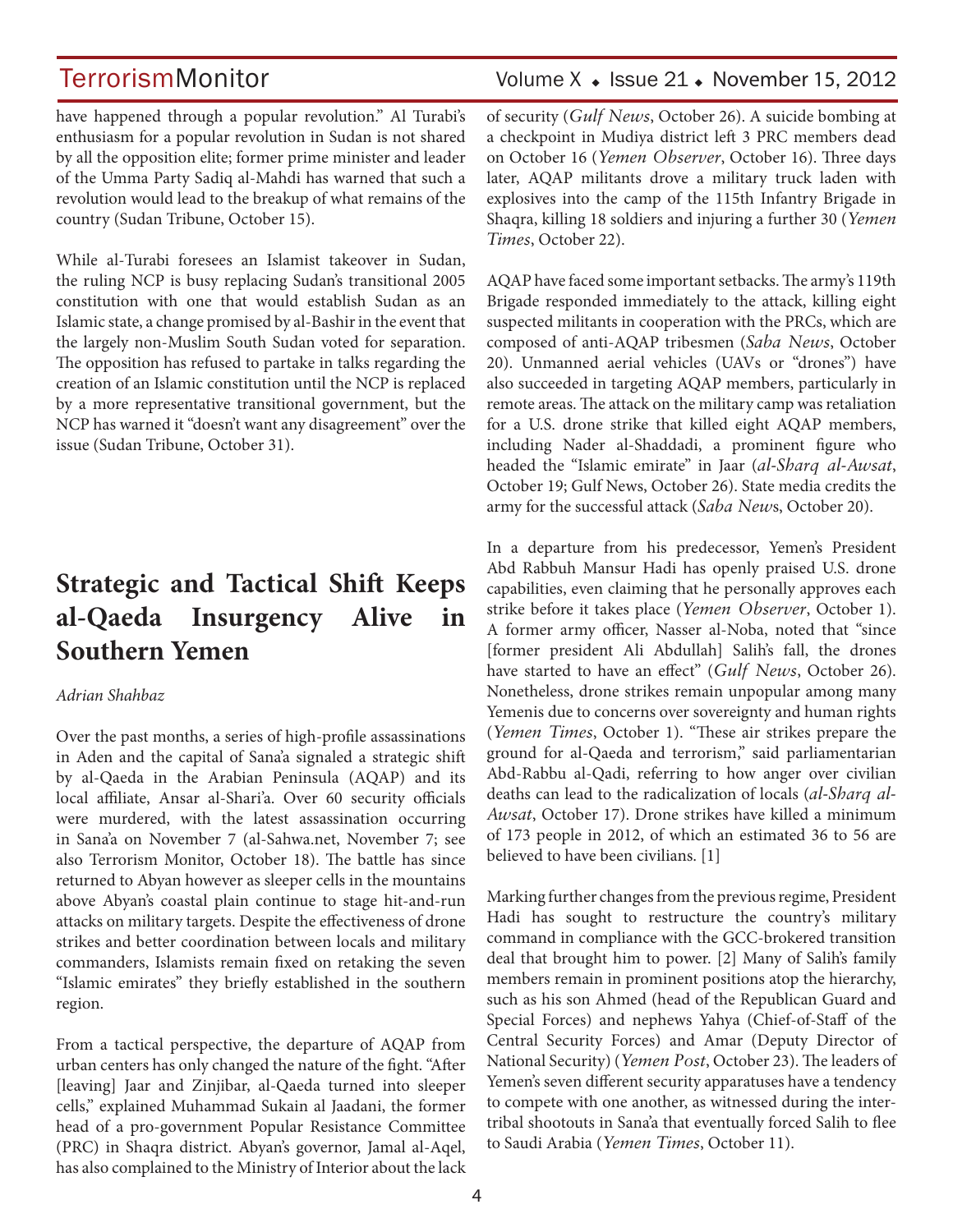Opposition parties and the revolutionary youth maintain that all members of the Salih clan must be removed in order to achieve national unity and security. Hadi's great challenge however, will be to convince members of the Southern Mobility Movement (SMM or "al-Hirak") to participate in the upcoming National Dialogue to secure the country's political future. The SSM enjoys ample support in the south due to popular resentment over decades of mistreatment and neglect under Salih (*National Yemen*, October 14). Before Salih, a northern tribesman, unified both regions in 1990, the south existed as a socialist state known as the People's Democratic Republic of Yemen (PDRY). Hadi, a southerner and a longtime vice president under Salih, has replaced many Salih-era appointees in favor of military commanders with greater tribal affiliations to the south. The move has eased tensions and improved coordination between the military and local PRCs (*Gulf News*, October 26). Despite driving AQAP from Zinjibar and Jaar, Nasser Mansari, an official in the Khanfar local council, remains fearful over Abyan's future: "The absence of security units to detain the outlaws makes it easier for al-Qaeda to return" (*al-Shorfa* [Sana'a], October 26).

AQAP has sought to exploit the South's resentment towards Sana'a by proposing a new Shari'a-compliant state. Government officials, including the Defense Minister, have received letters and phone calls from AQAP leaders proposing to govern the south for fifteen years to demonstrate their capabilities (*al-Ahram Weekly*, 25 October). Despite the military campaign staged earlier this year, AQAP remains determined to establish an Islamic state in southern Yemen and shows limited signs of weakness. "Al-Qaeda killed the top commander of the southern region, and the leaders of popular committees, and a number of intelligence officers after it withdrew from Abyan," said a source close to AQAP. "Now I wonder how some people say al-Qaeda was defeated" (*Al-Ahram Weekly*, 25 October).

*Adrian Shahbaz is a freelance Middle East analyst and contributing writer at Fair Observer, an international affairs website.*

**Notes** 

1. Casualty data based on figured from the Bureau of Investigative Journalism, a not-for-profit organization based in London. http://www.thebureauinvestigates.com/

2. Articles 16 and 17 of the plan address the need to integrate the armed forces. An unofficial translation of the GCC Implementation Agreement can be viewed at: http://www.ifes.org/~/media/Files/Publications/White%20

PaperReport/2012/Next\_Steps\_in\_Yemens\_Transition\_ paper.pdf

## **Economic Security at Risk as Pirates Adapt Tactics in the Gulf of Guinea**

*William S. van der Veen* 

The stunning reports of oil tankers hijacked by pirates in the Gulf of Guinea have helped shift attention from the dramatic rise of Somali piracy to West Africa. The figures are not quite as eye-popping as in East Africa. The effects are. Lloyd's of London designated the Gulf, like Somalia, a "war risk" zone in August 2011, boosting insurance rates. The pirates' inclination to violence has helped persuade some oil super-majors that investing in exploration in the region is too risky (*This Day* [Lagos], July 3). With a quarter of U.S. imports projected to come from the Gulf of Guinea by 2015, the dynamics driving West African piracy are too important to ignore.

As of October 26, there were 49 acts of piracy or armed robbery reported to the International Maritime Bureau (IMB) this year. However, this number understates the prevalence of maritime crime in the Gulf as attacks often go unreported. Indeed, a comprehensive look at the reported incidents reinforces this assertion. Despite reports of attacks on local fishing trawlers, as well as previous piracy-induced fishing industry work stoppages, the IMB has not reported a single attack on a trawler this year (al-Jazeera, June 12). Whether this is indicative of locals' fear of reprisals for reporting or due to a lack of resources to connect to the proper reporting channels, it certainly skews figures and makes it more difficult for regional officials to find solutions.

Of the attacks reported to date this year, there is a clear dichotomy in levels of complexity. Many of the attacks against vessels docked or close to shore are simply thieves looking for an easy target. The lack of security in local ports and inadequate maritime security forces throughout the region make ships an easy target. Such unsophisticated attacks have been seen from Guinea-Conakry to the Democratic Republic of the Congo (http://www.icc-ccs.org/piracy-reportingcentre/live-piracy-map). Violence as intimidation is frequent in these attacks, especially if the crew offers resistance.

While this type of piracy is certainly a threat to trade in the region, it is less virulent than its more sophisticated cousin, a more dangerous brand of piracy that has focused attacks on oil and gas industry vessels, including product tankers.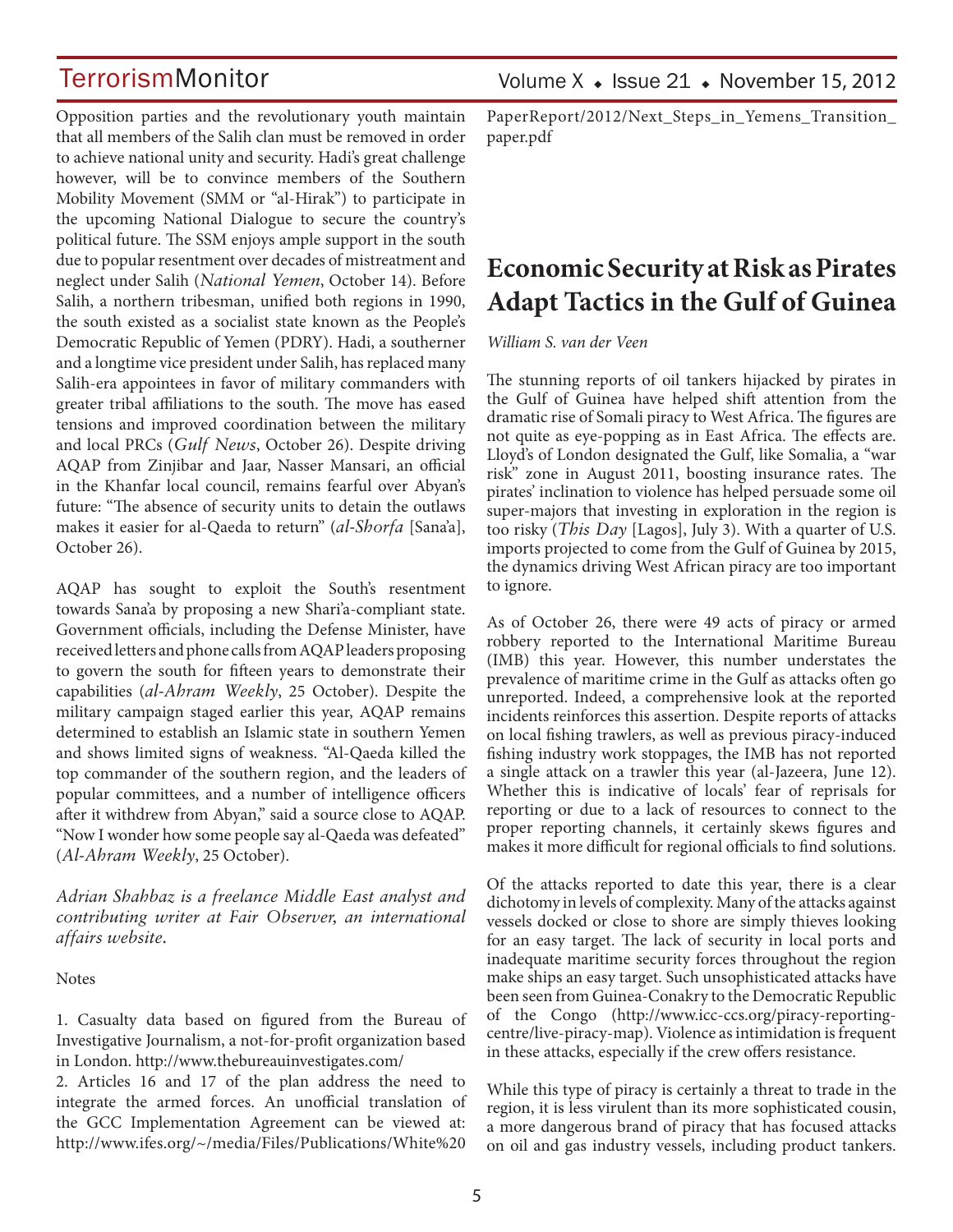These pirate gangs, unlike their smash-and-grab brethren, are resourceful, flexible and show a willingness to adapt new tactics. When Nigeria and Benin launched Operation Prosperity in 2011, Nigerian pirates demonstrated dangerous tactical agility. As Nigerian and Beninese waters have become better patrolled, pirates have expanded their operations down the coast, into Togolese, Ghanaian and Ivorian Coast waters. Pirate gangs in the Gulf have also adopted the "mother-ship" tactic used by Somali pirates (Breakbulk.com, April 13). By hijacking local fishing vessels and developing blue water capabilities, pirates decreased the likelihood of being spotted by national naval forces. After finishing with the hijacked ships, pirate gangs often take the opportunity to ransack them, snatching equipment such as radar, echo sounder, SSB and VHF radios (*This Day* [Lagos], Aug 9, 2011).

Once a tanker is hijacked, pirates coordinate a rendezvous with a second ship to transfer a portion of the oil. From here, the oil returns to port, where it can either be refined locally and sold within the region or internationally (News24 Nigeria, October 23). Selling the oil requires connections to international criminal networks to be able to find a buyer. This, as well as the intelligence it takes to coordinate such hijackings—ship names, courses, cargo value, etc.—lead analysts to believe that such operations are actually being financed by international criminal enterprises (REDFour Security Group, March 4). The recent closure of a crude storage facility in the Lagos port of Apapa, alleged to have housed the stolen product from the August 19 MT *Anuket Emerald* hijacking confirms the depth of these connections (Vanguard [Lagos], September 30).

Fortunately, Nigerian military forces have shown a willingness to confront sea piracy. In September, a tanker was hijacked over 90 miles off the coast of Benin. Previously sailing into the waters of a neighboring country has proven an effective means of escape. In this instance, thanks to the call to the IMB Piracy Reporting Centre and a renewed sense of purpose in the Nigerian Navy, the tanker was intercepted with the crew unharmed (http://www.icc-ccs.org/piracy). In a land operation, the Joint Task Force (JTF - a military/police group created specifically to combat illegal oil bunkering) spearheaded a multi-agency raid in Ondo State, in the northern Delta region (*PM News* [Lagos], September 26). Fourteen piracy suspects connected to a large "syndicate" were arrested.

Unfortunately, even if the Nigerian military is making strides in combating piracy (though the JTF has been accused of sponsoring illegal oil theft, or "bunkering"), the criminal justice system has not been as effective. From the details released about the piracy gangs as well as previous statements from the Nigerian Maritime Administration and Safety Agency (NIMASA), it becomes clear that pirates are enjoying a degree of cover from government officials. NIMASA's mission to curb piracy is frustrated by the continual early release of piracy suspects from prison

## TerrorismMonitor Volume X + Issue 21 + November 15, 2012

prior to full investigation, according to NIMASA Director General, Ziakede Akpobolokemi (*This Day* [Lagos], October 19). Analysts surmise oil bunkering and arms trafficking networks, with well-known ties to state governors and federal officers, are behind the complicity (*Africa Confidential*, October 21, 2011).

While regional naval coordination is being stepped up, there are no near-term solutions to stop piracy in the Gulf of Guinea. In the short-term, operators are mostly on their own. It will take time for adequate security forces to be developed. Adhering to the Best Management Practices created for protecting vessels traversing the Somali Basin could help protect against high seas piracy in the Gulf. In reality, though, sustainable solutions to curb piracy and armed robbery will only come through the economic development of the region. Until that happens, piracy will continue to appear to some as an attractive occupation.

*William van der Veen previously worked for the United Nations Office on Drugs and Crime (UNODC) Counter-Piracy Program in Nairobi, Kenya. He obtained his masters at the American University in Cairo and currently resides in Arlington, VA.*

## **"Heeding the Call for Jihad": The Sudden Resurgence of Baloch Nationalist Militancy in Iran**

### *Chris Zambelis*

The Islamic Republic of Iran sits in the crosshairs of the United States, Israel, and the Gulf Arab monarchies led by Saudi Arabia. The array of geopolitical threats that face Iran is daunting; Iran is surrounded by states that are threatened by the revolutionary Islamist principles that define its domestic affairs and foreign policy orientation. Many of Iran's regional rivals also host U.S. military installations. The effectively permanent presence of U.S. military forces in the international waters surrounding its territory, the increasingly rigid economic sanctions regime and the steady stream of covert operations launched by its enemies on its soil to undermine its nuclear program, pose another set of dilemmas for Iran. The aggregate impact of these factors is intensified when considered in the context of the shifting regional landscape brought on by the wave of revolts in the Arab world. With the Iranian economy buckling under the pressure of economic sanctions, its leadership is now facing the return of a challenge once thought to be extinguished—a nationalist insurgency in Iran's ethnic-Baloch community.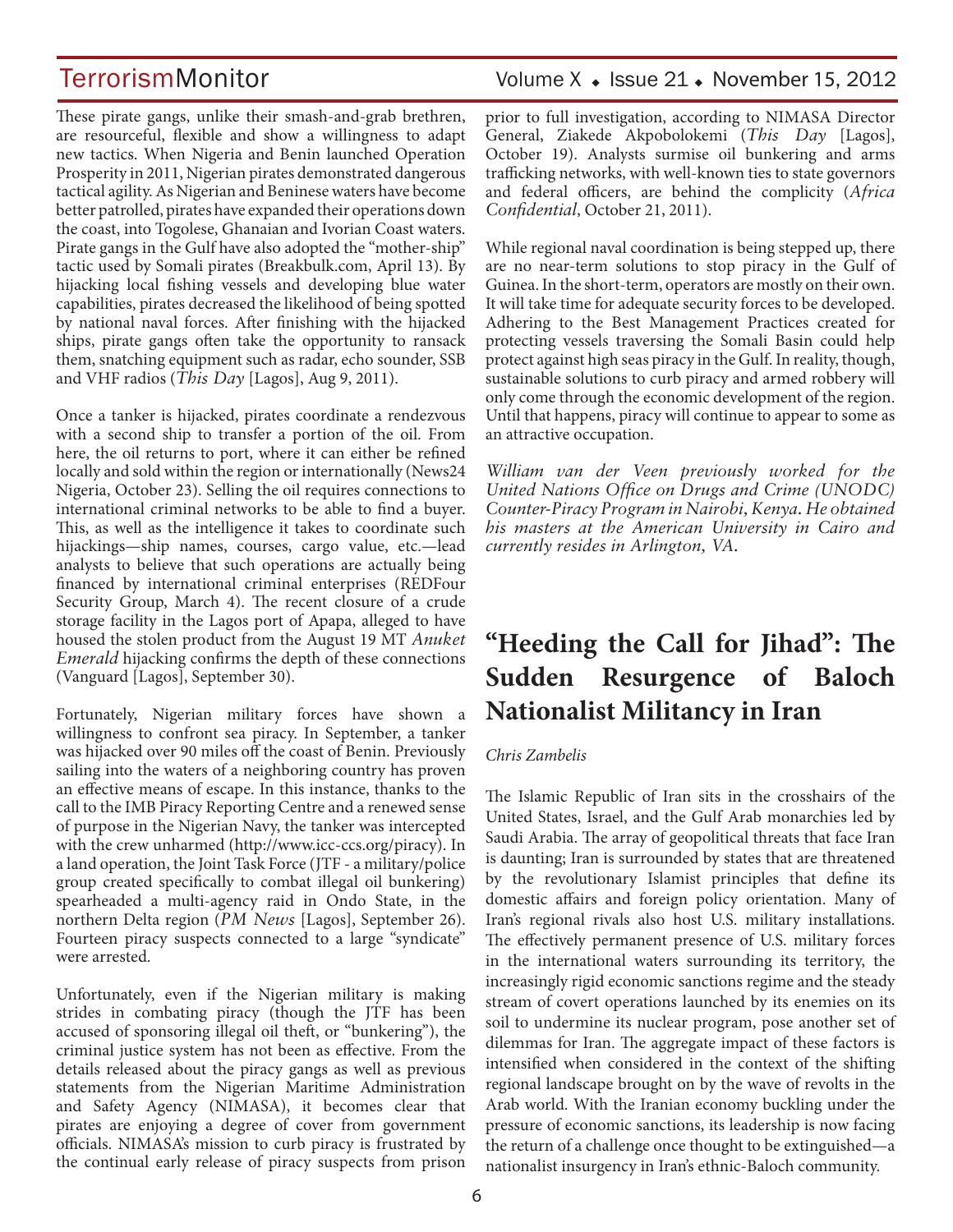Iran is also contending with internal challenges stemming from disaffected members of a number of ethnic and sectarian minority communities and questions surrounding the character of its national identify. A period of heightened unrest led by ethnic Baloch nationalist insurgents in recent years, particularly an obscure militant group known as Jundallah (Soldiers of God) based in Iran's southeastern province of Sistan-Balochistan (also known as Iranian Balochistan), was a testament to the extent that these issues permeate Iranian society. Jundallah's campaign of violence and terrorism was ostensibly motivated by its desire to defend the rights of the Baloch, a mostly Sunni ethnic minority that sees itself as the victims of a state-sponsored campaign of cultural and religious subjugation. The capture or death of most of Jundallah's leaders by 2010, however, was supposed to have neutralized the threat of Baloch militancy. An October suicide bombing executed by Baloch radicals claiming to belong to a previously unknown group that calls itself Harakat Ansar Iran (HAI - Movement of the Partisans of Iran) in Sistan-Balochistan, suggests, however, that a resurgence of Baloch nationalist militancy in Iran may be on the horizon (Fars News Agency [Tehran], October 19).

### Conflicting Accounts

On October 19 a suicide bomber detonated an explosivesladen vest in the port city of Chabahar, in Sistan-Balochistan province. Two members of Iran's Basij (Mobilization) paramilitary force were reported to have been killed and scores of mostly civilian bystanders were wounded in the ensuing blast (Press TV [Tehran], October 21; Voice of the Islamic Republic of Iran [Tehran], October 19). Several reports issued immediately following the attack claimed that the perpetrator detonated his explosives outside of the Imam Hussein mosque in Chabahar. Subsequent reports containing further details suggested that the alleged attacker, dressed as a police officer, attempted to gain entry into the mosque to detonate his explosives among worshippers, only to be chased away by Iranian security officials on the scene. Having failed to gain access to the mosque, the attacker was then said to have detonated his explosives approximately 400 meters from his intended target (Fars News Agency, October 20; Iranian Students' News Agency [Tehran], October 20; Islamic Republic News Agency [Tehran], October 20).

HAI issued a claim of responsibility for the attack on its network of official English, Persian and Arabic language websites and social media outlets a few hours after the operation. HAI's account of the attack, however, differed markedly from that released by Iran. In addition to the suicide bombing acknowledged by Iranian authorities, which

## Volume  $X \triangleleft$  Issue 21  $\triangleleft$  November 15, 2012

represented the first in what the HAI called its "Operation Ra'ad [Thunder] 1" series of operations, the movement also claimed to have successfully targeted a detachment of ranking members of Iran's Islamic Revolutionary Guards Corps (IRGC), including members of its elite Quds Force, during a secret meeting held at a Basij base in Chabahar. According to its statement, HAI operatives remotely detonated an explosives-laden van parked near the base just as attendees of the meeting were leaving the facility. HAI claims that approximately 20 IRGC members and other security officials were killed in the attack (Ansariran.blog.com, October 19). In contrast to the suicide bombing, Iran has not acknowledged the reported car bombing. HAI's version of the October 19 events has been circulated on media sources known to be antagonistic toward Iran or sympathetic toward the Baloch nationalist cause in Iran.

The confirmed attack in Chabahar represents the first suicide bombing by Baloch militants since December 2010, when Jundallah executed a suicide bombing at the same Imam Hussein mosque, killing 38 and wounding hundreds during a mourning ceremony commemorating the death of Hussein, the Prophet Muhammad's grandson and a revered figure among the Shi'a (Press TV, December 20, 2010; al-Jazeera [Doha], December 15, 2010).

### Jundallah Reborn?

There is no conclusive evidence to discern whether HAI is formally linked to Jundallah in operational and personnel matters. The capture or deaths of most of its known leadership and other key operatives, including the arrest and subsequent execution of its founder and leader Abdelmalik Rigi, were widely believed to have devastated Jundallah's ability to reconstitute its campaign of violence and terrorism. Jundallah did manage to execute a series of major attacks in Iranian Balochistan following Rigi's arrest and eventual execution (see Terrorism Monitor, January 14, 2011). A perusal of its political and ideological discourse available online reveals that, at the very least, HAI draws its inspiration from Jundallah. [1] HAI's website is adorned, for example, with pictures of the late Rigi, who is eulogized as the symbolic "Amir [commander] of the Iranian Baloch." In its "Statement of Purpose," HAI once again references Rigi as its commander and outlines an agenda that coincides closely with the one propagated by Jundallah, including its commitment to defend what it refers to as the "oppressed Sunni minorities of Iran" (Ansariran.blog.com, September 22). There are indications, however, that HAI's interpretation of advocacy on behalf of the Baloch community departs drastically from the agenda promoted by Jundallah.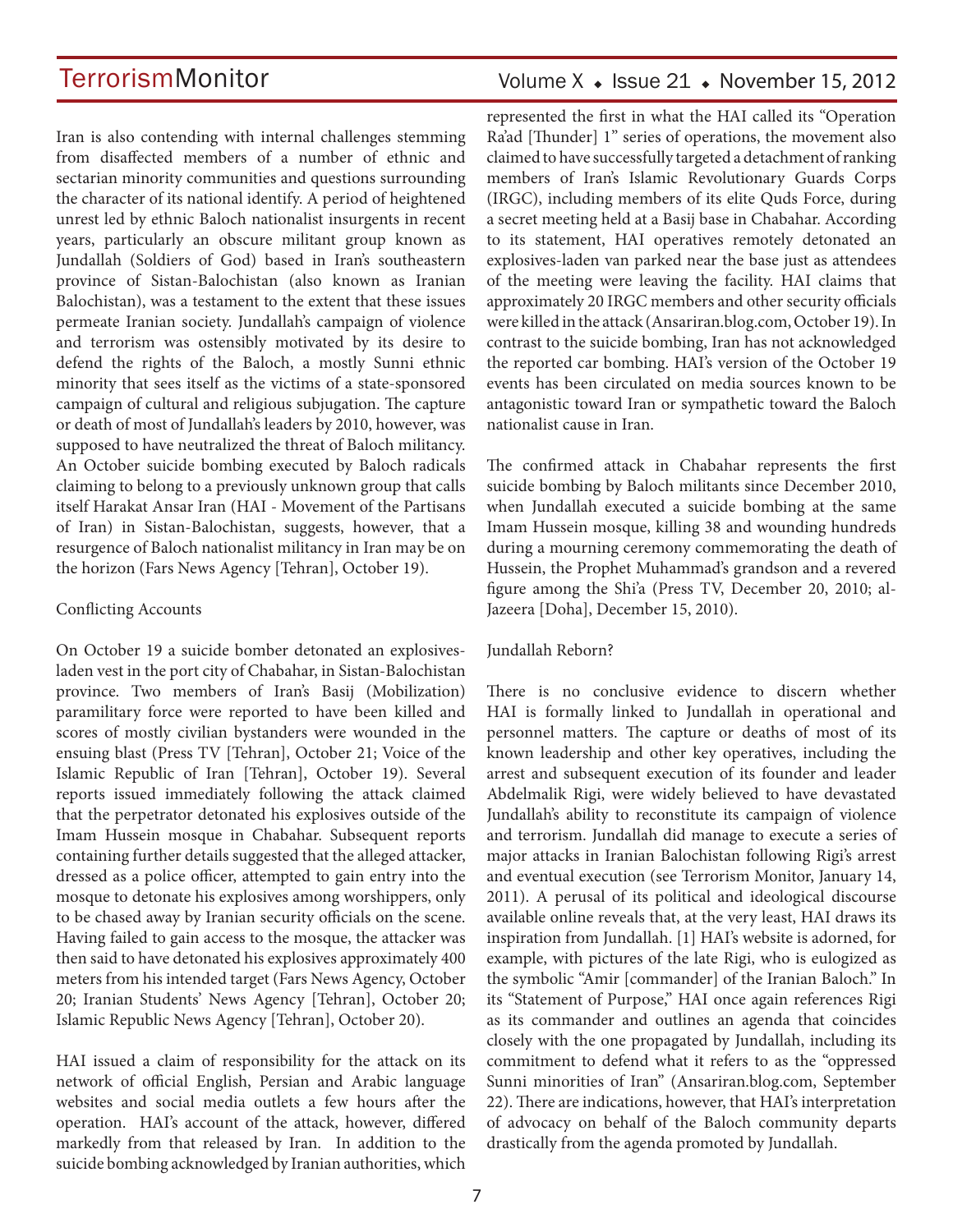Under the late Abdelmalik Rigi, Jundallah appeared to go to great lengths to rebut allegations leveled against it by Iran and others that it harbored an explicitly sectarian or separatist agenda or any affinities with radical Islamist ideologies. This point is best demonstrated by Jundallah's attempt to reinvent its image by adopting the name People's Resistance Movement of Iran (PRMI). The obvious religious undertones apparent in the name Jundallah, left the group vulnerable to accusations that it was affiliated with transnational radical Islamist organizations, including al-Qaeda and the Taliban. Rigi was always adamant that Jundallah never harbored radical Islamist or separatist leanings. The language that appears on HAI's website, however, is imbued with an anti-Shi'a sectarian vitriol reminiscent of the ultraconservative Salafist militancy that is spreading in the Middle East. Salafist militants tend to view Shi'a Muslims as heretics and apostates. Just as important, HAI's discourse also touches on foreign affairs. While HAI portrays itself as the vanguard of Baloch rights in Iran, it is also concerned with events in Syria. In its own words, HAI seeks to "strike a blow against the Shi'a government in their own lands, thus damaging their economic, financial and military capabilities (especially their ability to contribute to the Syrian genocide)" (Ansariran. blog.com, September 22).

In terms of its tactics, HAI's resort to a suicide bombing is very much reflective of Jundallah's operational evolution. Originally concerned with striking military and security targets and other symbols of the Islamic Republic through ambushes, abductions, and other traditional guerrilla tactics, Jundallah eventually added suicide bombings to its repertoire in late 2008. Jundallah also began to strike civilian targets such as mosques with increasing regularity. Its steady resort to suicide bombings, targeting Shi'a houses of worship and other locations imbued with religious symbolism, were reminiscent of the al-Qaeda-style attacks that have become all too frequent in the Middle East after the U.S. invasion of Iraq. [2] In this context, HAI appears to be following closely in Jundallah's footsteps.

Identified by the HAI website as the movement's Amir, Abu Yasir Muskootani, provided further insight into the group's ideology and the identity of the bomber. Muskootani declared that the attacker "showed the enemies of the Ahlus Sunnah [i.e. Sunni Muslims] of Iran that the students of our amir Abdul Malik Baloch are still alive. They showed them that, till now, the people of Balochistan heed to the call for Jihad…" Muskootani extolled the actions of the attacker, a nineteen-year-old man named Hamzah Saravani, as those of a hero and martyr (Ansariran.blog.com, October 21). A video produced by HAI eulogizing Saravani's feat described him as a man who toiled his entire life under the "oppression"

## TerrorismMonitor Volume X + Issue 21 + November 15, 2012

of the "Shi'a government of Iran." This experience prompted him to "join the Mujahideen to wage Jihad against the Shi'a kuffar [unbelievers]" (Ansariran.blog.com, October 21). The style and presentation of the video montage, as well as the accompanying narrative, evoke similar productions released by radical Salafist and al-Qaeda-style militants.

### Internal Dynamics

Estimated to number around 4 million, the Baloch of Iran inhabit one of the poorest and most inhospitable parts of the country. Critical socioeconomic indicators in Sistan-Balochistan lag consistently behind other regions of Iran. As a predominantly Sunni community, the Baloch religious identity has often clashed with the Shi'a Islamist character of the Islamic Republic. The Baloch have preserved a sense of ethnic and national consciousness separate from what tends to be viewed as an ethnic Persian-centric cultural and bureaucratic edifice that is embodied by the Islamic Republic. As has often been expressed in their nationalist discourse, Iranian Baloch attribute their difficult predicament to a deliberate policy directed by Tehran that aims to eradicate their religious and ethnic identity and undermine their ability to improve their standing in Iranian society. Iran's harsh approach to governance and security in Sistan-Balochistan has also aggravated matters. Sistan-Balochistan's proximity to Iran's eastern borders with Pakistan and Afghanistan place it along some of the world's most dangerous narcotics, arms, and human trafficking arteries. The prominent role of the Baloch-led smuggling networks in regional trafficking operations that extend into Pakistan and Afghanistan has also influenced Iran's treatment of the region. The specter of Baloch nationalism and the idea of "Greater Balochistan" remain alive as well. Most of the region's Baloch inhabit the Balochistan province of neighboring Pakistan, a region that is embroiled in its own violent insurgency. As a result, Iran is worried about the threat Baloch nationalism poses to its territorial integrity and regional stability. Consequently, Iran tends to view the region through a security prism and its Baloch minority as a national security threat.

### Conclusion

For Iran, the return of emboldened Baloch resistance in the form of the HAI comes during a heightened period of geopolitical tensions in the Middle East revolving around the crisis in Syria, Iran's closest ally in the region. Iran continues to blame foreign forces, including the United States, Israel, and Saudi Arabia, for fomenting instability within its borders (Fars News Agency, October 19). The attack in Chabahar occurred shortly after the United States removed the Mujahideen-e-Khalq (MeK - People's Mujahideen), an